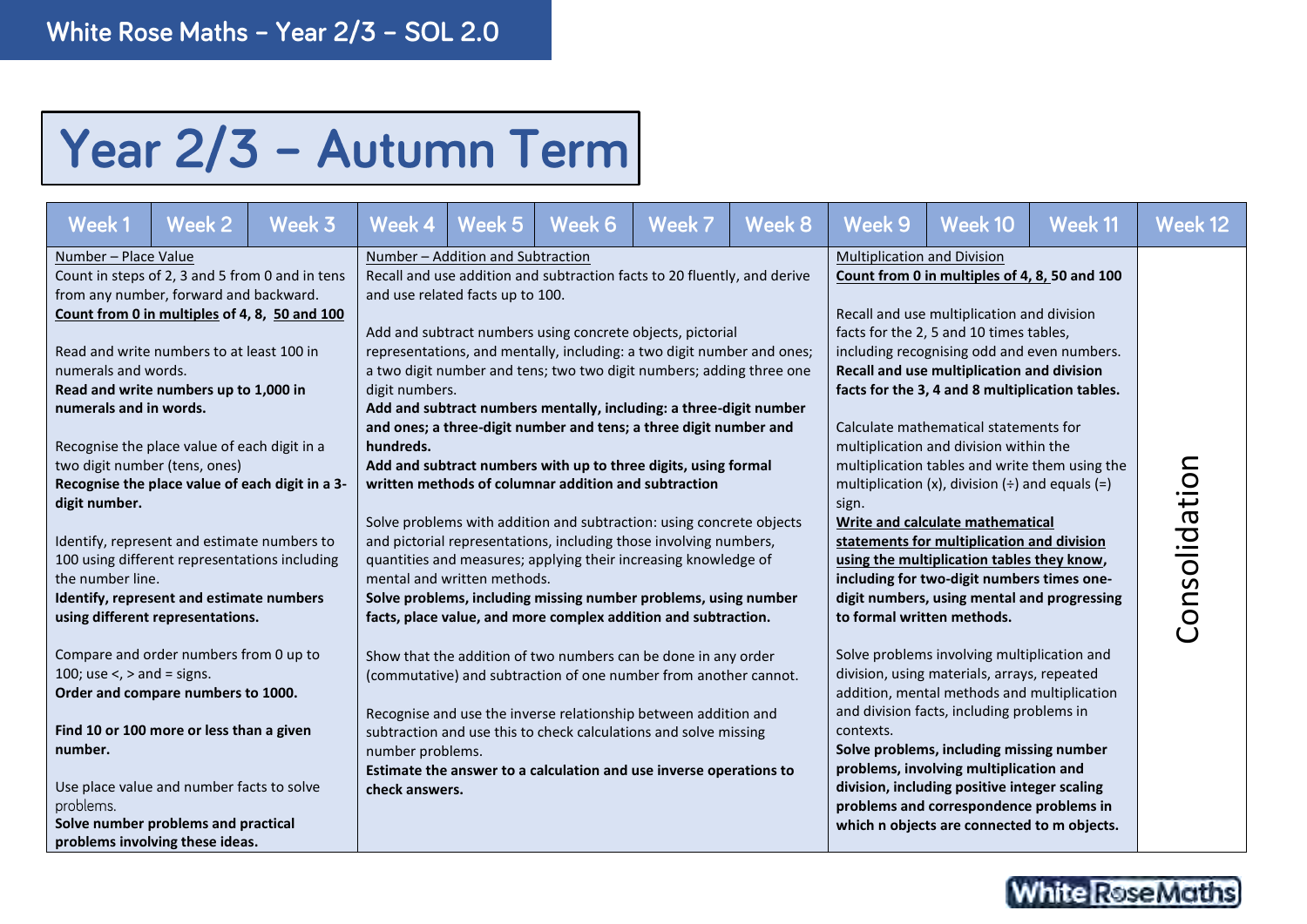## Year 2/3 - Spring Term

| Week 2                                                                                                                                                                                                                                                                                                                                                                                                                                                                                                                                                                                                                                                                                                                                                                                                                                                                                                                                                                                                               | Week 3 J. Week 4                                                                                                                                                                                                                                                                                                                                                                                                                                                                                                                   | Week 5                                                                                                                                                                                                                                                                                                                                                                                                                                                                                                                                                                                                                            | /eek 6' |                                                                                                                                                                                                                                                                                                                                                                                                                                                                                |                                                                                                                               |                                                                                                                                            |                                                                                                                                                                                                                                                                                                                                                                                                                                                                                                                                                                                                                                                                                                                                                                          | Veek                                 |
|----------------------------------------------------------------------------------------------------------------------------------------------------------------------------------------------------------------------------------------------------------------------------------------------------------------------------------------------------------------------------------------------------------------------------------------------------------------------------------------------------------------------------------------------------------------------------------------------------------------------------------------------------------------------------------------------------------------------------------------------------------------------------------------------------------------------------------------------------------------------------------------------------------------------------------------------------------------------------------------------------------------------|------------------------------------------------------------------------------------------------------------------------------------------------------------------------------------------------------------------------------------------------------------------------------------------------------------------------------------------------------------------------------------------------------------------------------------------------------------------------------------------------------------------------------------|-----------------------------------------------------------------------------------------------------------------------------------------------------------------------------------------------------------------------------------------------------------------------------------------------------------------------------------------------------------------------------------------------------------------------------------------------------------------------------------------------------------------------------------------------------------------------------------------------------------------------------------|---------|--------------------------------------------------------------------------------------------------------------------------------------------------------------------------------------------------------------------------------------------------------------------------------------------------------------------------------------------------------------------------------------------------------------------------------------------------------------------------------|-------------------------------------------------------------------------------------------------------------------------------|--------------------------------------------------------------------------------------------------------------------------------------------|--------------------------------------------------------------------------------------------------------------------------------------------------------------------------------------------------------------------------------------------------------------------------------------------------------------------------------------------------------------------------------------------------------------------------------------------------------------------------------------------------------------------------------------------------------------------------------------------------------------------------------------------------------------------------------------------------------------------------------------------------------------------------|--------------------------------------|
| Number: Multiplication and Division<br>Recall and use multiplication and<br>division facts for the 2, 5 and 10 times<br>tables,.<br>Recall and use multiplication and<br>division facts for the 3, 4 and 8<br>multiplication tables.<br>Calculate mathematical statements for<br>multiplication and division and write<br>them using the multiplication (x),<br>division $(\div)$ and equals $(=)$ sign.<br>Write and calculate mathematical<br>statements for two-digit numbers<br>times one-digit numbers, using<br>mental and progressing to formal<br>written methods.<br>Solve problems involving multiplication<br>and division, using materials, arrays,<br>repeated addition, mental methods<br>and multiplication and division facts,<br>including problems in contexts.<br>Solve problems, including missing<br>number problems, involving<br>multiplication and division, including<br>positive integer scaling problems and<br>correspondence problems in which n<br>objects are connected to m objects. | <b>Measurement: Money</b><br><b>Recognise and use</b><br>symbols for pounds $(E)$<br>and pence (p); combine<br>amounts to make a<br>particular value.<br><b>Find different</b><br>combinations of coins<br>that equal the same<br>amounts of money.<br>Solve simple problems in<br>a practical context<br>involving addition and<br>subtraction of money of<br>the same unit, including<br>giving change.<br><b>Add and subtract</b><br>amounts of money to<br>give change, using both<br><b>£</b> and p in practical<br>contexts. | <b>Statistics</b><br>Interpret and construct<br>simple pictograms, tally<br>charts, block diagrams and<br>simple tables.<br>Interpret and present data<br>using bar charts,<br>pictograms and tables.<br>Ask answer simple<br>questions by counting the<br>number of objects in each<br>category and sorting the<br>categories by quantity.<br>Ask and answer questions<br>about totalling and<br>comparing categorical<br>data.<br>Solve one-step and two-<br>step questions (for<br>example, 'How many<br>more?' and 'How many<br>fewer?') using information<br>presented in scaled bar<br>charts and pictograms and<br>tables. |         | and Perimeter<br>Choose and use appropriate<br>standard units to estimate<br>any direction (m/cm); mass<br>(kg/g); temperature (°C);<br>capacity (litres/ml) to the<br>nearest appropriate unit,<br>using rulers, scales,<br>vessels<br>Compare and order lengths,<br>mass, volume/capacity and<br>record the results using >, <<br>$and =$<br>subtract: lengths<br>(m/cm/mm); mass (kg/g);<br>volume/capacity (I/ml).<br><b>Measure the perimeter of</b><br>simple 2D shapes. | Measurement: Length, Height<br>and measure length/height in<br>thermometers and measuring<br><b>Measure, compare, add and</b> | <b>Number: Fractions</b><br>objects or quantity.<br>denominators.<br>and $\frac{1}{2}$ .<br>small denominators.<br>denominators.<br>above. | Recognise, find, name and write fractions<br>$\frac{1}{3}$ , $\frac{1}{4}$ , $\frac{2}{4}$ and $\frac{3}{4}$ of a length, shape, set of<br>Recognise, find and write fractions of a<br>discrete set of objects: unit fractions and<br>non-unit fractions with small<br>Write simple fractions for example, $\frac{1}{2}$ of 6<br>= 3 and recognise the equivalence of $\frac{2}{4}$<br>Recognise and use fractions as numbers:<br>unit fractions and non-unit fractions with<br>Recognise and show, using diagrams,<br>equivalent fractions with small<br>Count up and down in tenths; recognise<br>that tenths arise from dividing an object<br>into 10 equal parts and in dividing one-<br>digit numbers or quantities by 10<br>Solve problems that involve all of the | solidatio<br>$\mathbf{C}$<br>$\circ$ |